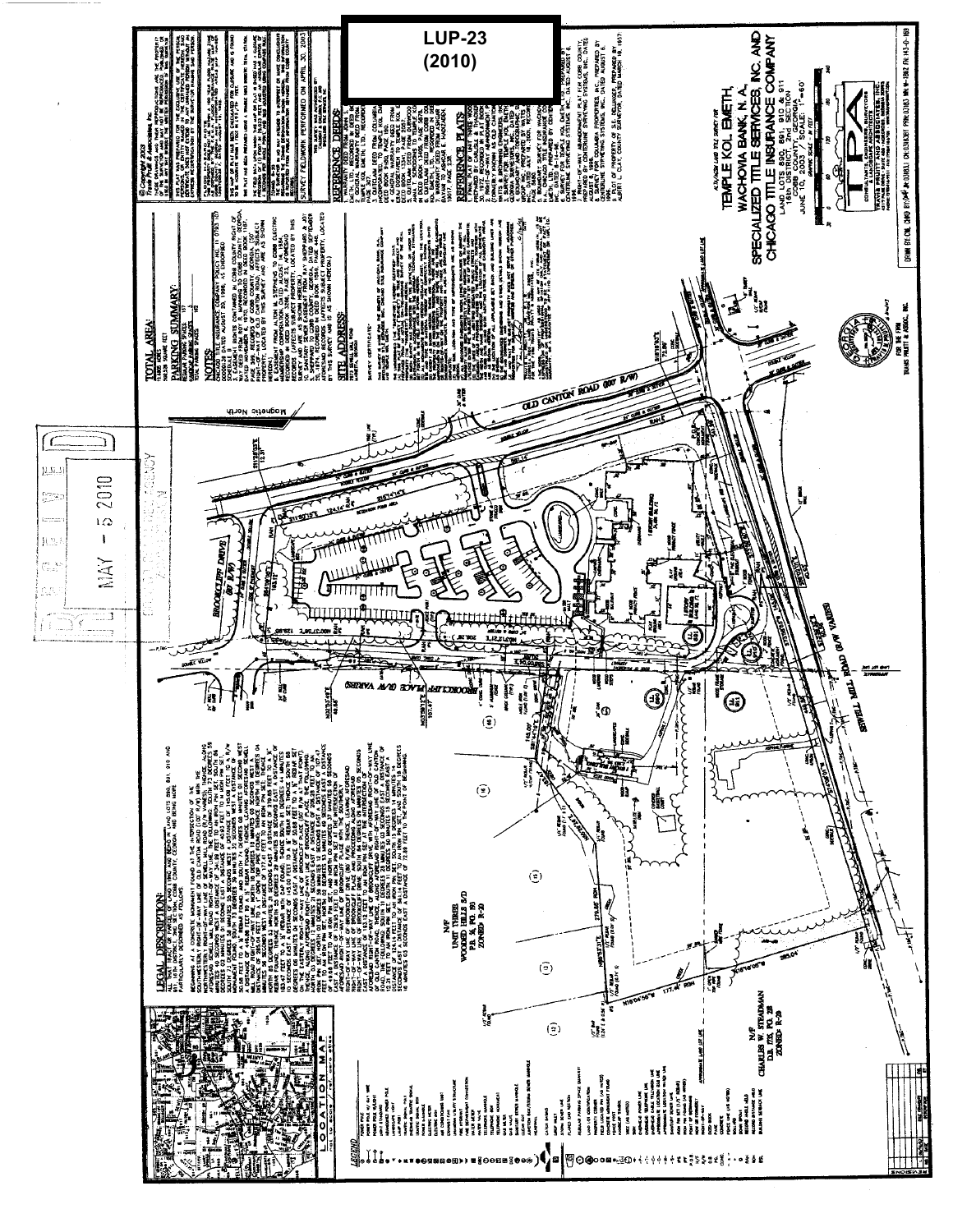| <b>PETITION NO:</b><br>$LUP-23$                                                                                      |  |
|----------------------------------------------------------------------------------------------------------------------|--|
| <b>HEARING DATE (PC):</b> $07-08-10$                                                                                 |  |
| <b>HEARING DATE (BOC):</b> $07-20-10$                                                                                |  |
| <b>PRESENT ZONING:</b> R-20                                                                                          |  |
|                                                                                                                      |  |
| <b>PROPOSED ZONING:</b> Land Use Permit                                                                              |  |
|                                                                                                                      |  |
| Old Canton Road and Sewell Mill Road, and on the southeast intersection<br><b>PROPOSED USE:</b><br>Preschool/Daycare |  |
|                                                                                                                      |  |
| SIZE OF TRACT: 5.75 acres                                                                                            |  |
| <b>DISTRICT:</b> 16                                                                                                  |  |
| LAND LOT(S): $\frac{890,891,910,911}{200,911}$                                                                       |  |
| <b>PARCEL(S):</b> 29, 24, 8, 1                                                                                       |  |
| TAXES: PAID $X$ DUE $\_\_\_\_\_\_$                                                                                   |  |
| <b>COMMISSION DISTRICT: 3</b>                                                                                        |  |
|                                                                                                                      |  |
|                                                                                                                      |  |

| <b>NORTH:</b> | R-20/ Single-family house                           |
|---------------|-----------------------------------------------------|
| <b>SOUTH:</b> | RA-4/ Pronceton Corners subdivision                 |
| EAST:         | R-20/ Eastminster Presbyterian Church               |
| WEST:         | R-20/Wooded Hills subdivision, Single-family houses |

**OPPOSITION: NO. OPPOSED\_\_\_\_PETITION NO:\_\_\_\_\_SPOKESMAN** 

**APPROVED\_\_\_\_\_\_MOTION BY\_\_\_\_\_\_\_\_\_\_ REJECTED\_\_\_\_\_\_\_SECONDED\_\_\_\_\_\_\_\_\_\_ HELD\_\_\_\_\_\_\_\_\_\_\_CARRIED\_\_\_\_\_\_\_\_\_\_\_ BOARD OF COMMISSIONERS DECISION APPROVED\_\_\_\_\_\_\_MOTION BY\_\_\_\_\_\_\_\_ REJECTED\_\_\_\_\_\_\_\_SECONDED\_\_\_\_\_\_\_\_\_ HELD\_\_\_\_\_\_\_\_\_\_\_\_CARRIED\_\_\_\_\_\_\_\_\_\_\_** 

**STIPULATIONS:**

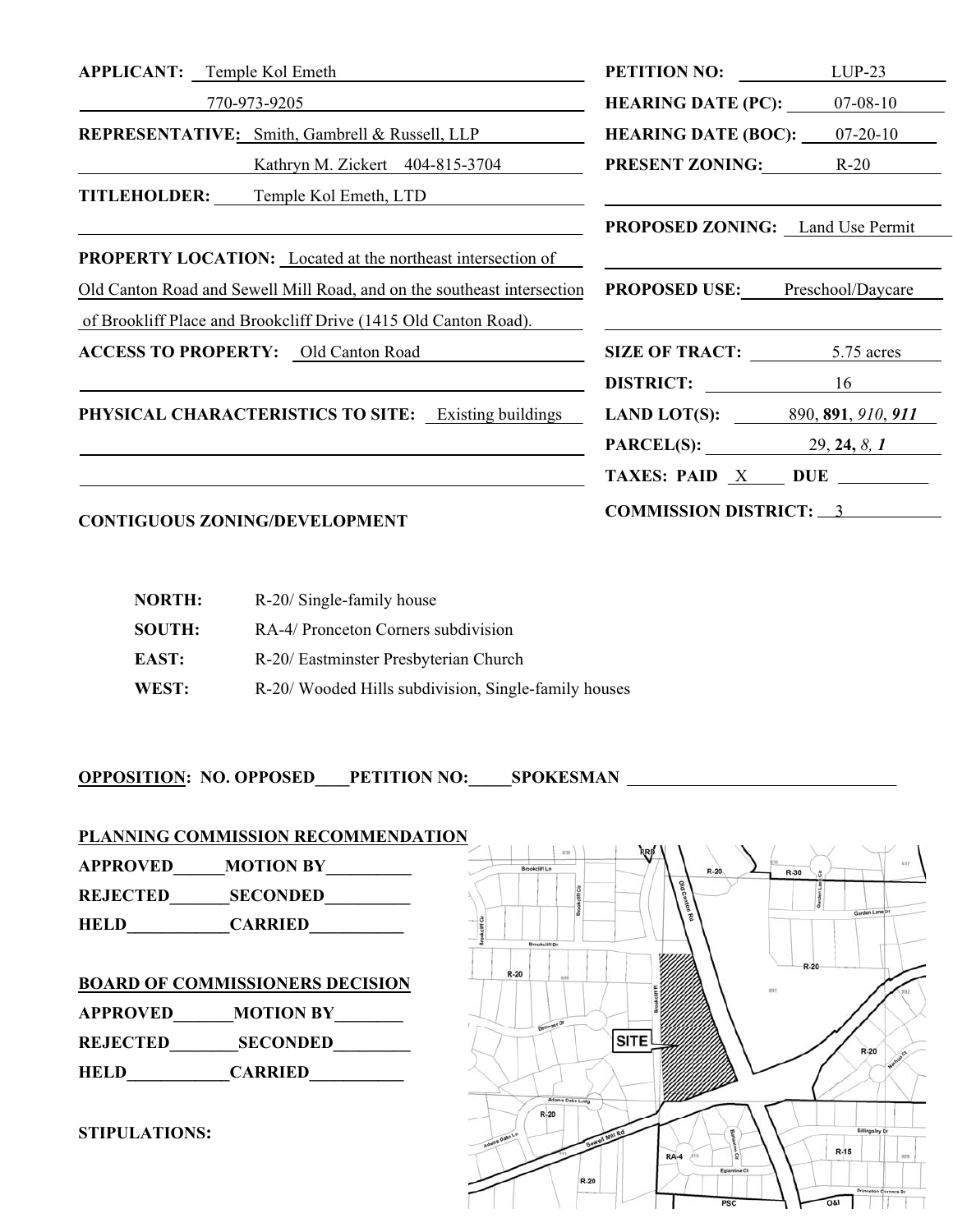# **LUP-23**

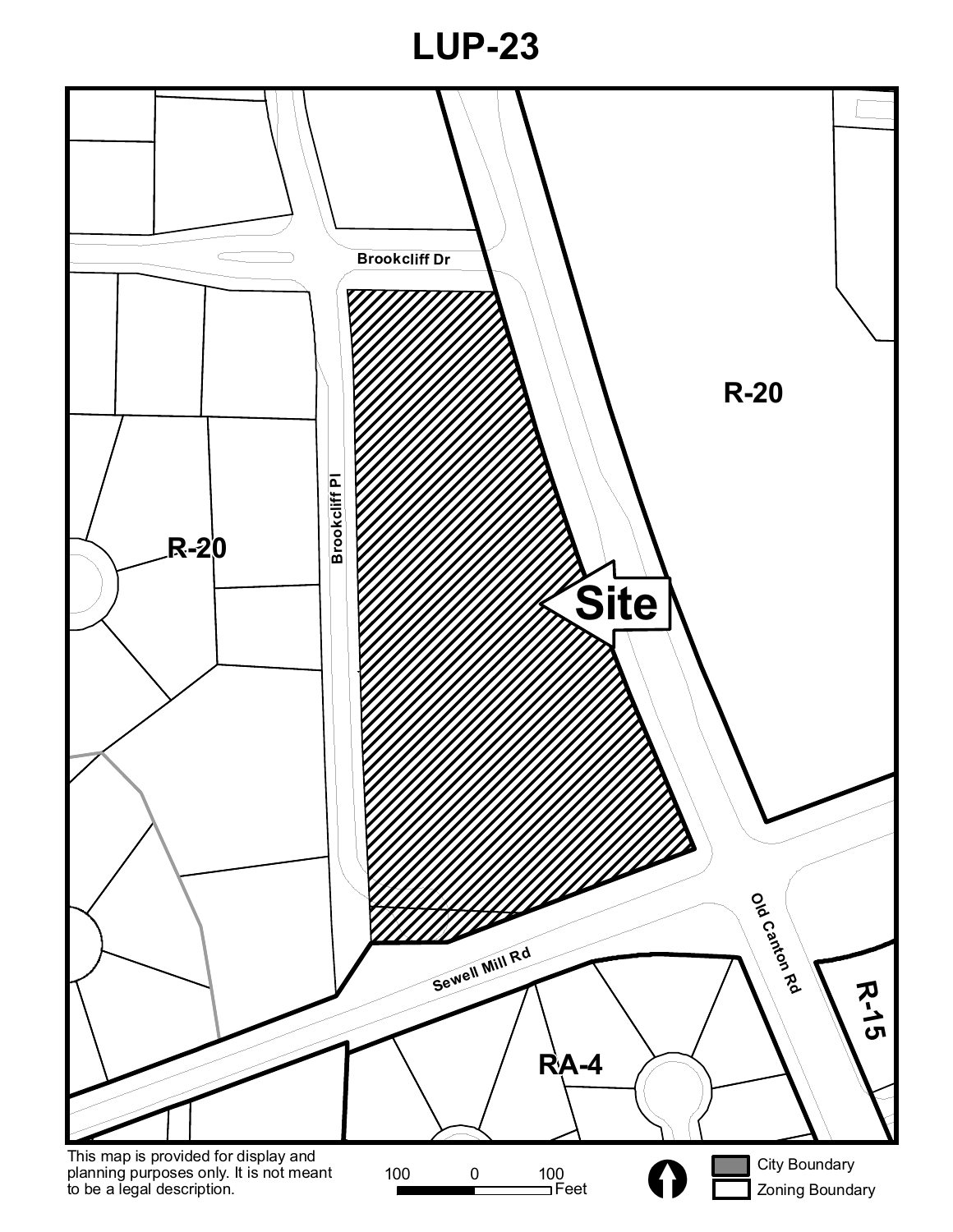| <b>APPLICANT:</b> Temple Kol Emeth |      | <b>PETITION NO.:</b> LUP-23                                                                                                  |  |
|------------------------------------|------|------------------------------------------------------------------------------------------------------------------------------|--|
| <b>PRESENT ZONING:</b>             | R-20 | <b>PETITION FOR:</b> LUP                                                                                                     |  |
|                                    |      | and the dealed and dealed and dealed and dealed and dealed and dealed and dealed and dealed and dealed and dealed and dealed |  |

#### Staff Member Responsible: John P. Pederson, AICP **ZONING COMMENTS:**

The applicant is requesting a Temporary Land Use Permit to provide child daycare and preschool to nonmembers of the facility. The applicant's current daycare program has up to 80 children of synagogue members. The synagogue would like to have up to 100 children, mostly which are synagogue members. The ages of the children would range from 6 weeks to 5 years old. The daycare program operates Monday through Friday, from 7:00 a.m. to 6:00 p.m. The existing facility would be utilized. There will be no new additions, and no change in the current pick-up/drop-off operation. The applicant would add a small sign to signify the existence of this facility.

**Historic Preservation:** No comment.

**Cemetery Preservation: No comment.** 

#### **WATER & SEWER COMMENTS:**

Records show address connected to water and sewer.

# **TRAFFIC COMMENTS:**

Recommend no parking on right-of-way.

#### **FIRE COMMENTS:**

Plans must be submitted to the Cobb County Fire Marshal's Office to initiate the Certificate of Occupancy process for a change in Occupancy.

#### STORMWATER MANAGEMENT COMMENTS:

No comments.